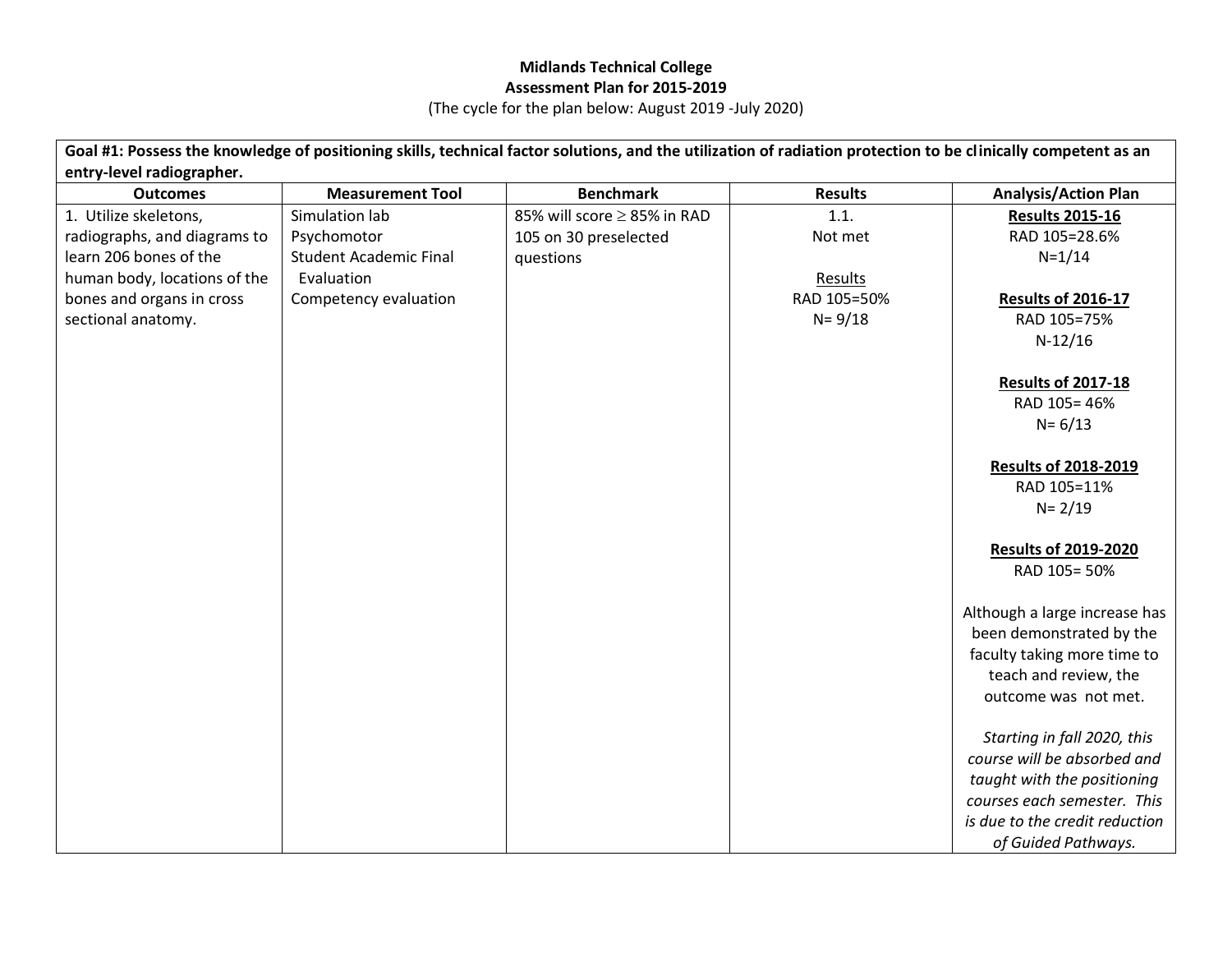| 2. Demonstrate an              | Psychomotor                        | 80% will complete the             | 1.2           |                              |
|--------------------------------|------------------------------------|-----------------------------------|---------------|------------------------------|
| understanding of x-ray         | <b>Student Academic Final</b>      | technical change chart            |               | <b>Results of 2015-16</b>    |
| production to include          | Evaluation                         | section on final exam with $\geq$ |               | RAD 110=57%                  |
| equipment operation of x-ray   | <b>Competency Evaluation</b>       | 85% accuracy                      |               | $N = 8/14$                   |
| tube, accessory devices        | <b>Student Academic Final Exam</b> |                                   |               |                              |
| needed to produce the          |                                    |                                   |               | <b>Results of 2016-17</b>    |
| image, and all basic technical |                                    |                                   | Results       | RAD 110= 69%                 |
| skills.                        |                                    |                                   | No Met        | $N = 11/16$                  |
|                                |                                    |                                   |               |                              |
|                                |                                    |                                   | RAD 110 = 68% | <b>Results of 2017-18</b>    |
|                                |                                    |                                   | $N = 13/19$   | RAD 110=38%                  |
|                                |                                    |                                   |               | $N = 5/15$                   |
|                                |                                    |                                   |               |                              |
|                                |                                    |                                   |               | <b>Results of 2018-2019</b>  |
|                                |                                    |                                   |               | RAD 110=37%                  |
|                                |                                    |                                   |               | $N = 7/19$                   |
|                                |                                    |                                   |               |                              |
|                                |                                    |                                   |               | <b>Results of 2019-2020</b>  |
|                                |                                    |                                   |               | $N = 13/19$                  |
|                                |                                    |                                   |               | $N = 68%$                    |
|                                |                                    |                                   |               |                              |
|                                |                                    |                                   |               | This outcome was revised     |
|                                |                                    |                                   |               | from last year to focus on   |
|                                |                                    |                                   |               | change chart only. This      |
|                                |                                    |                                   |               | outcome was also affected    |
|                                |                                    |                                   |               | by COVID closure of college  |
|                                |                                    |                                   |               | and transitioning to virtual |
|                                |                                    |                                   |               | teaching. Although the       |
|                                |                                    |                                   |               | outcome was not met the      |
|                                |                                    |                                   |               | scores and understanding     |
|                                |                                    |                                   |               | increased on change charts.  |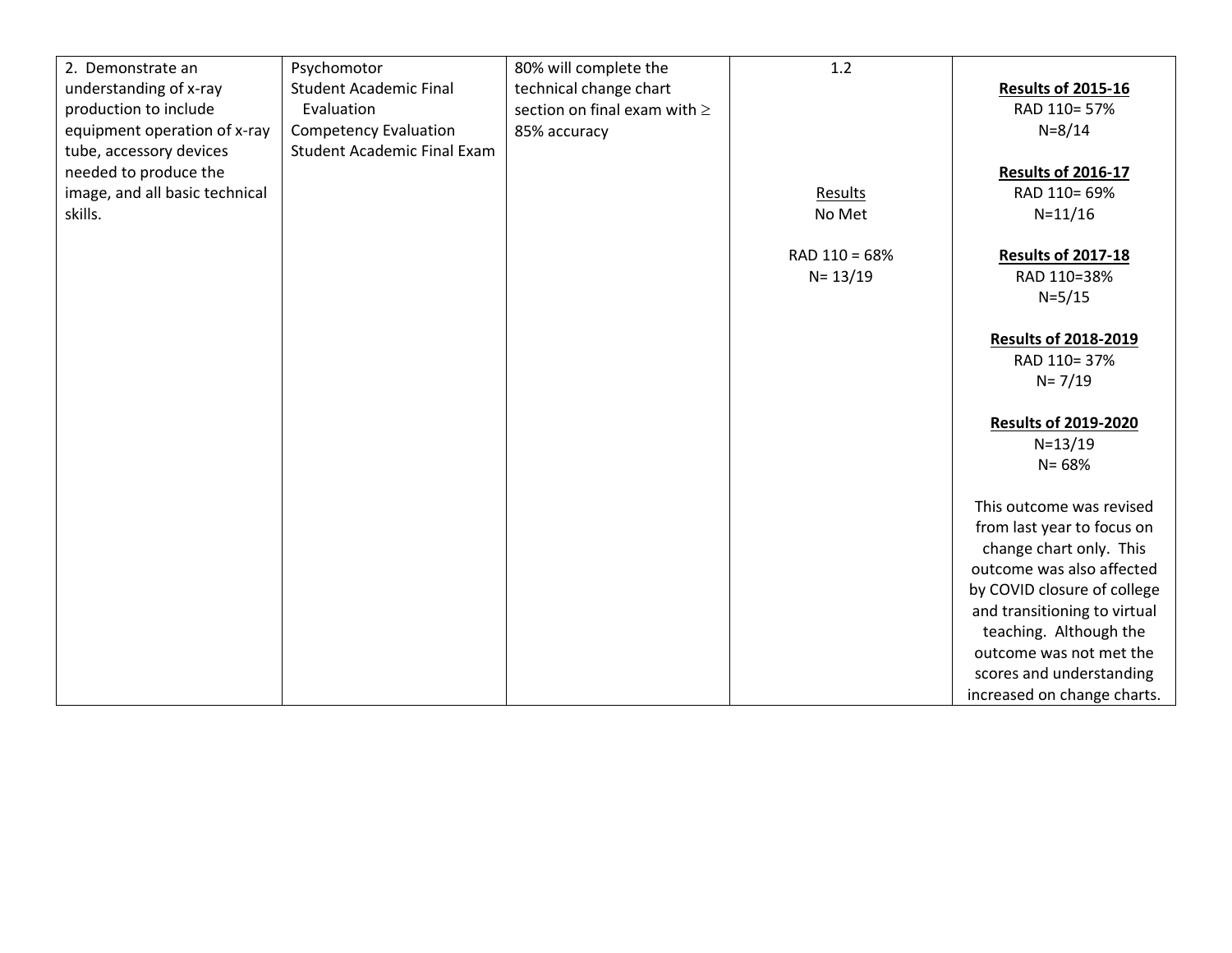| 3. Understanding of design   | <b>Student Academic Course</b> | 80% will successfully           | 1.3                     | <b>Results of 2015-16</b>    |
|------------------------------|--------------------------------|---------------------------------|-------------------------|------------------------------|
| and function of Screen-Film  | Psychomotor                    | calculate a series of technical |                         | N/A                          |
| radiography (SF), Digital    | <b>Student Academic</b>        | factors and exposure index      | <b>Results</b>          | <b>Results of 2016-17</b>    |
| Radiography (DR), and        | <b>Final Evaluation</b>        | math questions on the final     | RAD 115- Summer II 2020 | RAD 115= 15.4%               |
| Radiographic Fluoroscopy     |                                | examination with $\geq 85\%$    | RAD 115= 68%            | $N = 2/13$                   |
| (RF). Student will           |                                | accuracy.                       | $N = 13/19$             |                              |
| mathematically interpret     |                                |                                 |                         | <b>Results of 2017-18</b>    |
| various technical factor     |                                |                                 |                         | RAD 115: 38%                 |
| changes with effect of final |                                |                                 |                         | $N = 6/16$                   |
| image, including DR exposure |                                |                                 |                         |                              |
| indices.                     |                                |                                 |                         | <b>Results of 2018-19</b>    |
|                              |                                |                                 |                         | RAD 115= 56%                 |
|                              |                                |                                 |                         | $N = 9/16$                   |
|                              |                                |                                 |                         |                              |
|                              |                                |                                 |                         | <b>Results of 2019-2020</b>  |
|                              |                                |                                 |                         | RAD 115= 68%                 |
|                              |                                |                                 |                         | $N = 13/19$                  |
|                              |                                |                                 |                         |                              |
|                              |                                |                                 |                         | Outcome was not met but      |
|                              |                                |                                 |                         | the math formula skills have |
|                              |                                |                                 |                         | increase by 12%. Due to      |
|                              |                                |                                 |                         | credit reduction and Guided  |
|                              |                                |                                 |                         | Pathways this course will be |
|                              |                                |                                 |                         | merged into RAD 110 in       |
|                              |                                |                                 |                         | spring 2021.                 |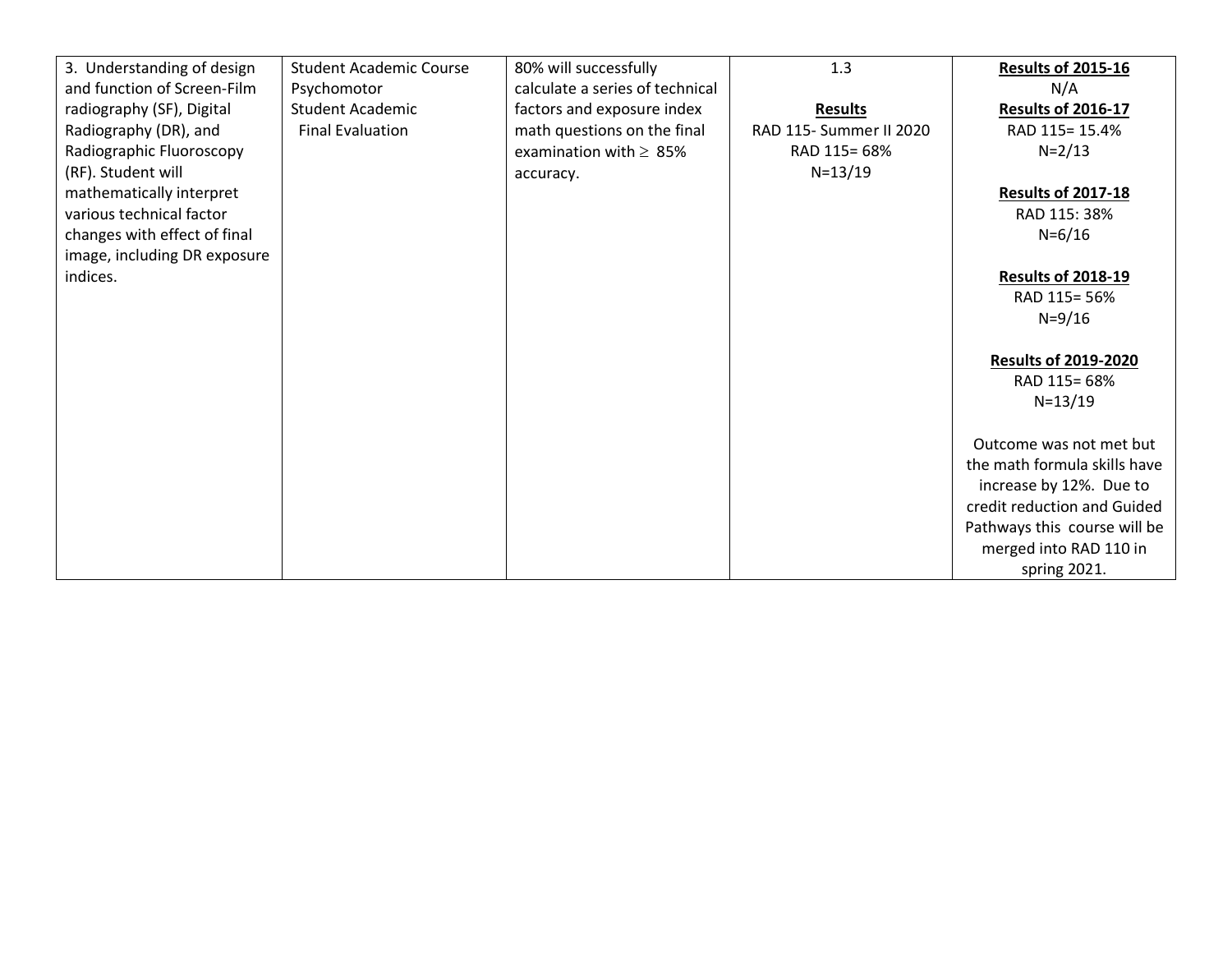| 4. Demonstrate an              | <b>Student Academic Course</b> | 80% of the students will $\geq$   |             | <b>Results of 2015-16</b>    |
|--------------------------------|--------------------------------|-----------------------------------|-------------|------------------------------|
| understanding of the ethical   | <b>Student Academic Test</b>   | 90% on both HIPAA and             | 1.4         | RAD 101=100%                 |
| responsibility for health care | <b>Clinical Setting</b>        | <b>Standard Precautions tests</b> | Met         | $N = 5/5$                    |
| workers to protect patient     |                                |                                   |             |                              |
| privacy and to ensure          |                                |                                   | Results     | <b>Results of 2016-17</b>    |
| infection control              |                                |                                   | RAD 101=94% | RAD 100= 100%                |
|                                |                                |                                   | $N = 17/18$ | $N = 7/7$                    |
|                                |                                |                                   |             |                              |
|                                |                                |                                   |             | <b>Results of 2017-2018</b>  |
|                                |                                |                                   |             | RAD 100= 100%                |
|                                |                                |                                   |             | 12/13                        |
|                                |                                |                                   |             |                              |
|                                |                                |                                   |             | <b>Results of 2018-2019</b>  |
|                                |                                |                                   |             | RAD 101=100%                 |
|                                |                                |                                   |             | 12/12                        |
|                                |                                |                                   |             |                              |
|                                |                                |                                   |             | <b>Results of 2019-2020</b>  |
|                                |                                |                                   |             | RAD 101=94%                  |
|                                |                                |                                   |             |                              |
|                                |                                |                                   |             | 17/18                        |
|                                |                                |                                   |             |                              |
|                                |                                |                                   |             |                              |
|                                |                                |                                   |             | Great orientation to the     |
|                                |                                |                                   |             | clinical home bases during   |
|                                |                                |                                   |             | the summer prior to starting |
|                                |                                |                                   |             | the program full time.       |
|                                |                                |                                   |             | Faculty will maintain the    |
|                                |                                |                                   |             | standards as in the past.    |
|                                |                                |                                   |             |                              |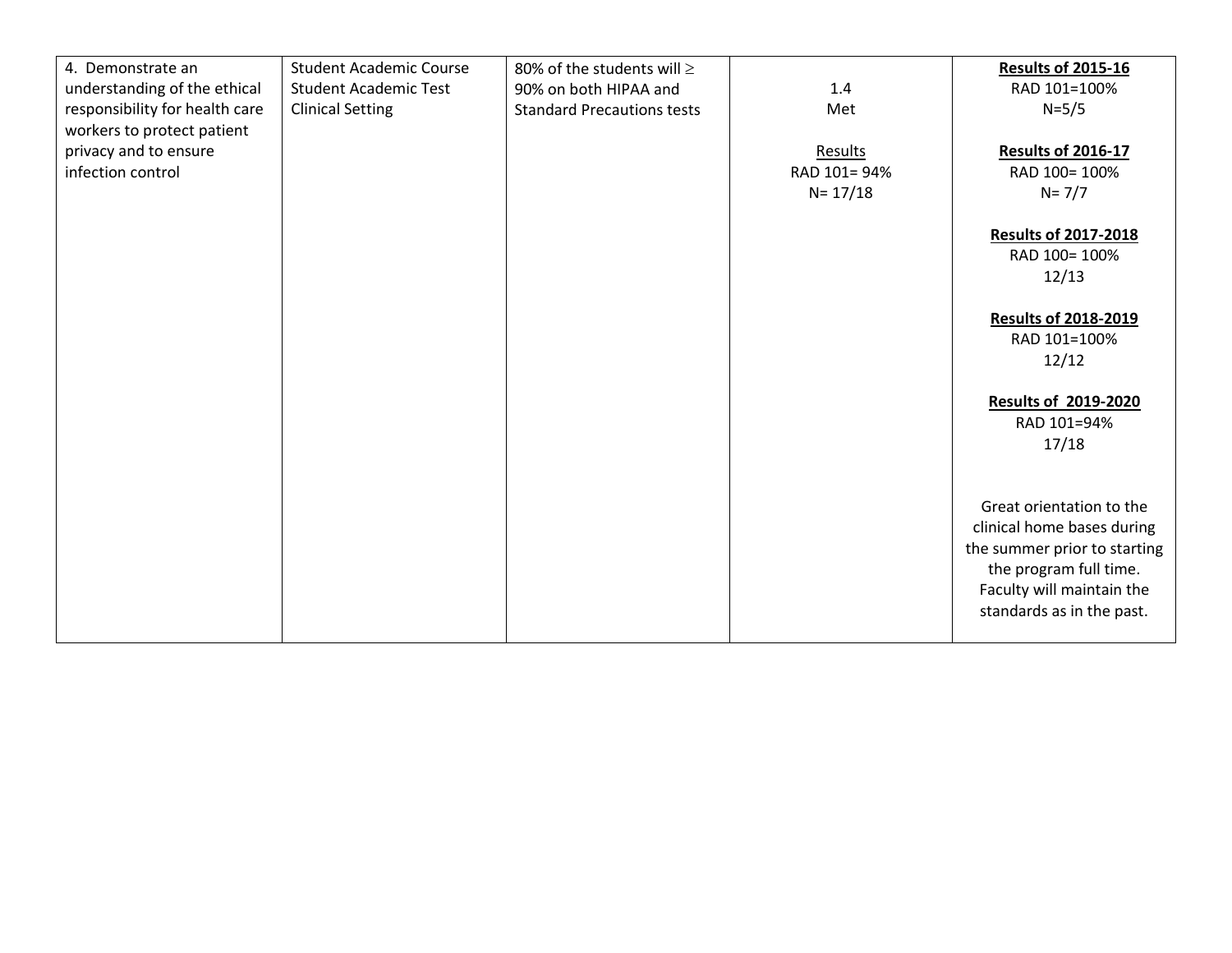| 5. Students will develop a   | <b>Student Academic Course</b> | 80% of the students will ≥    | 1.5                       | <b>Results for 2019-2020</b>    |
|------------------------------|--------------------------------|-------------------------------|---------------------------|---------------------------------|
| knowledge to perform well    | Simulation Lab                 | 85% examination #6,           | No met                    | New Outcome                     |
| on examination #6, Digestive | Academic Test #6               | Digestive Anatomy.            |                           | RAD 130-79%                     |
| System anatomy.              |                                |                               | <b>RAD 130</b>            | $N = 15/19$                     |
|                              |                                |                               | RAD 130-68%               | New outcome for 20-21: will     |
|                              |                                |                               | $N = 13/19$               | focus on scores for Test #2:    |
|                              |                                |                               |                           | Shoulder, Humerus, Scapula      |
|                              |                                |                               |                           | and Clavicle                    |
| 6. Complete the assigned     | <b>Student Academic Class</b>  | 80% of the students will      | 1.6                       | <b>New Student Learning</b>     |
| rubric demonstrating         | Psychomotor                    | score $\geq$ 85% radiation    | Met                       | created to get students more    |
| methods radiographers can    | <b>Clinical Setting</b>        | protection rubric             | Results                   | involved in protection. 50%     |
| provide radiation protection |                                |                               | RAD 235= 100%             | of the class did the actual     |
| to patients and others.      |                                |                               | $N = 17/17$               | work for the rubric. Due to     |
|                              |                                |                               |                           | <b>COVID and moving virtual</b> |
|                              |                                |                               |                           | faculty created criteria for    |
|                              |                                |                               |                           | the remaining class to use for  |
|                              |                                |                               |                           | the rubric                      |
| 7. Will utilize radiation    | <b>Student Academic Class</b>  | 85% students score $\geq$ 2.5 | 1.7                       | <b>Results of 2015-16</b>       |
| protection methods during    | <b>Clinical Setting</b>        | (scale of 1-3) on 5 of 15     |                           | RAD 165= 100%                   |
| radiographic/fluoroscopic    | <b>Clinical Evaluation</b>     | "Instructor Competency        | Summer 2020               | $N = 13/13$                     |
| examinations                 |                                | Grading Sheet", item #4,      | Moved to Fall 2020 Due to | <b>Results of 2016-17</b>       |
|                              |                                | "Evidence of Radiation        | Covid                     | RAD 165=93.8%                   |
|                              |                                | Protection."                  |                           | $N = 15/16$                     |
|                              |                                |                               | Results                   |                                 |
|                              |                                |                               | RAD 165=                  | <b>Results of 2017-18</b>       |
|                              |                                |                               | $N =$                     | RAD 165=92.3%                   |
|                              |                                |                               |                           | $N - 12/13$                     |
|                              |                                |                               |                           | <b>Results of 2018-19</b>       |
|                              |                                |                               |                           | RAD 165=100%                    |
|                              |                                |                               |                           | $N = 17/17$                     |
|                              |                                |                               |                           | <b>Results of 2019-2020</b>     |
|                              |                                |                               |                           | To be recorded after fall I,    |
|                              |                                |                               |                           | 2020.                           |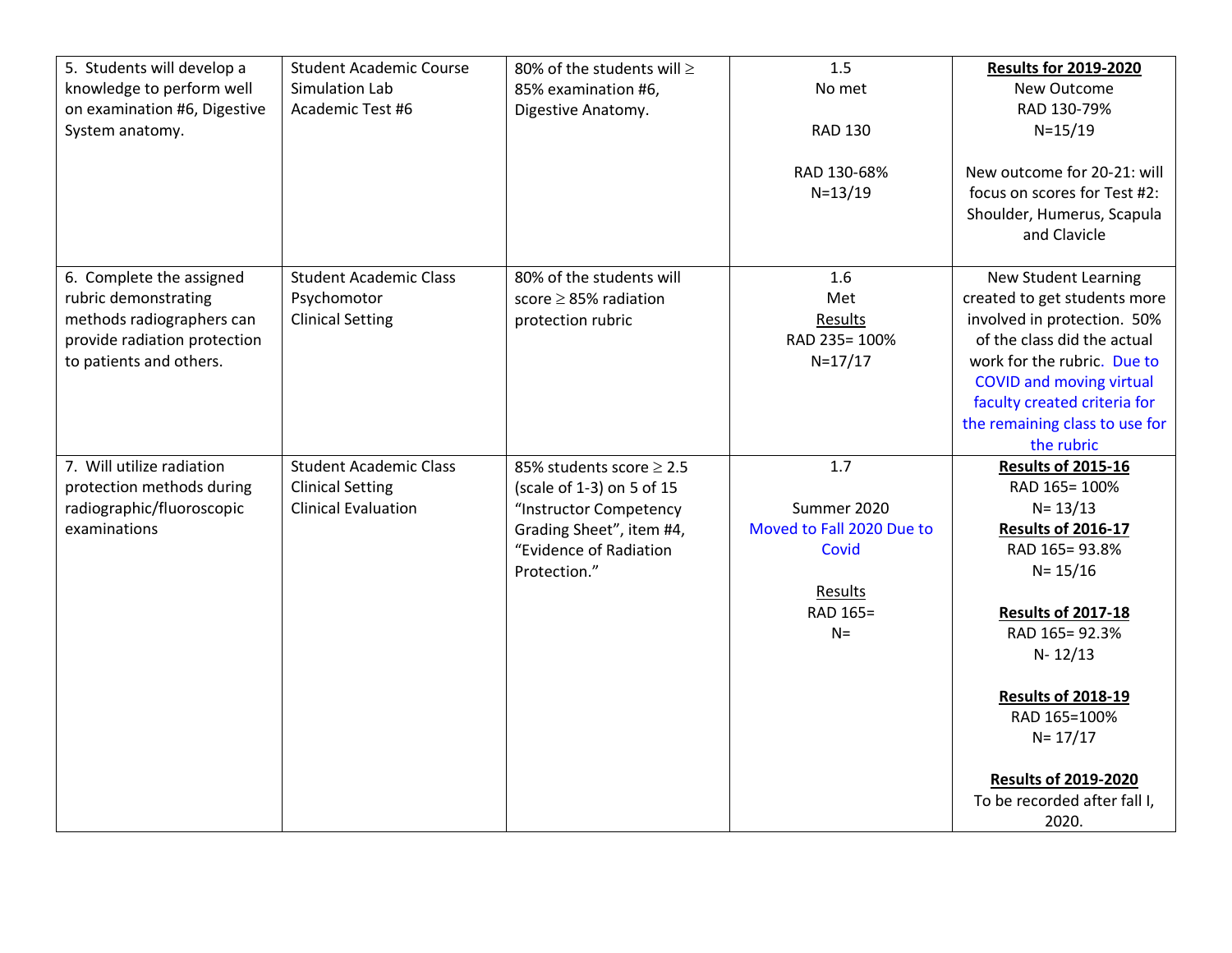| 8. Demonstration 6 of 12 | <b>Student Academic Class</b> | 85% of the students will        | 1.8         | New Outcome                     |
|--------------------------|-------------------------------|---------------------------------|-------------|---------------------------------|
| specific competency      | Simulation lab                | complete $\geq$ 80% accuracy on | Met         |                                 |
|                          |                               |                                 |             |                                 |
| examinations in clinic   | Psychomotor                   | 6 examinations                  |             | <b>Results of 2017-18</b>       |
|                          | Competency Exam               |                                 | Results     | RAD 101=90%                     |
|                          |                               |                                 | RAD 101=94% | $N-19/21$                       |
|                          |                               |                                 | $N = 17/18$ |                                 |
|                          |                               |                                 |             | <b>Results of 2018-19</b>       |
|                          |                               |                                 |             | RAD 101=95%                     |
|                          |                               |                                 |             | $N = 18/19$                     |
|                          |                               |                                 |             |                                 |
|                          |                               |                                 |             | <b>Results of 2019-2020</b>     |
|                          |                               |                                 |             |                                 |
|                          |                               |                                 |             | RAD 101=94%                     |
|                          |                               |                                 |             | $N = 17/18$                     |
|                          |                               |                                 |             |                                 |
|                          |                               |                                 |             | This outcome was new in the     |
|                          |                               |                                 |             | fall of 2017. The outcome       |
|                          |                               |                                 |             |                                 |
|                          |                               |                                 |             | exceeded by 9-10 % points.      |
|                          |                               |                                 |             | Anticipate equal scores in fall |
|                          |                               |                                 |             | of 2020.                        |
|                          |                               |                                 |             |                                 |
|                          |                               |                                 |             | New Outcome for 2020-2021       |
|                          |                               |                                 |             |                                 |
|                          |                               |                                 |             |                                 |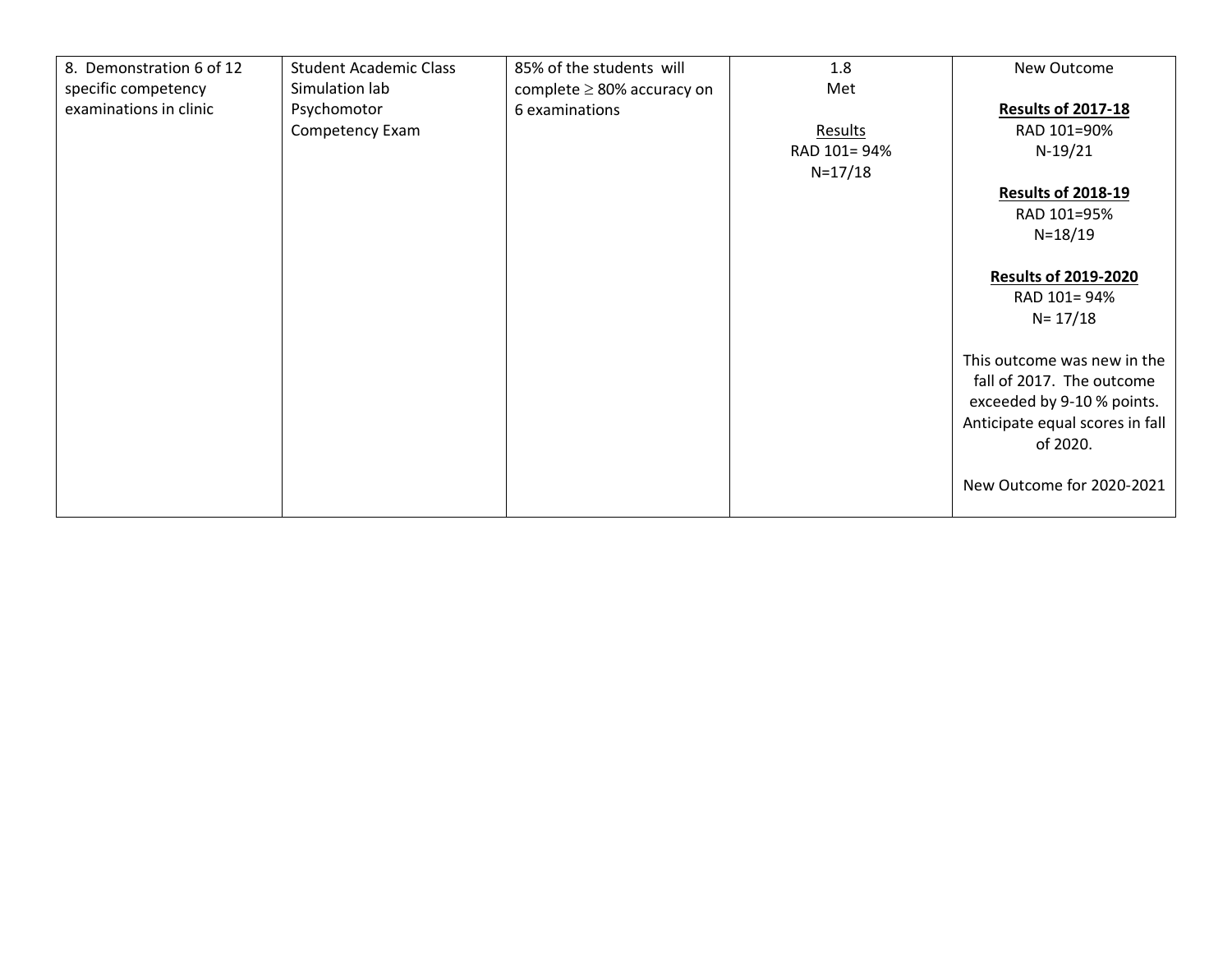| 9. Demonstrate a positive  | <b>Clinical Evaluations</b> | 80% of the students will        | 1.9            | <b>Results of 2015-16</b>   |
|----------------------------|-----------------------------|---------------------------------|----------------|-----------------------------|
| work ethic during clinical |                             | achieve a successful rating of  | Met            | RAD 153= 100%               |
| rotations.                 |                             | $\geq$ 3(5point scale) or above |                | $N = 17/17$                 |
|                            |                             | on the Instructor               | <b>Results</b> |                             |
|                            |                             | Performance Evaluation, #6      | RAD 153= 100%  | <b>Results of 2016-17</b>   |
|                            |                             | "Productivity: Output of        | $N = 18/18$    | RAD 153=95%                 |
|                            |                             | satisfactory work".             |                | $N = 20/21$                 |
|                            |                             |                                 |                |                             |
|                            |                             |                                 |                | <b>Results of 2017-18</b>   |
|                            |                             |                                 |                | RAD 153=100%                |
|                            |                             |                                 |                | $N = 19/19$                 |
|                            |                             |                                 |                |                             |
|                            |                             |                                 |                | <b>Results of 2018-19</b>   |
|                            |                             |                                 |                | RAD 153= 100%               |
|                            |                             |                                 |                | $N = 18/18$                 |
|                            |                             |                                 |                |                             |
|                            |                             |                                 |                | <b>Results of 2019-2020</b> |
|                            |                             |                                 |                | RAD 153=100%                |
|                            |                             |                                 |                | $N = 18/18$                 |
|                            |                             |                                 |                | To raise the # of patient   |
|                            |                             |                                 |                | procedures sheets in 2020-  |
|                            |                             |                                 |                | 2021                        |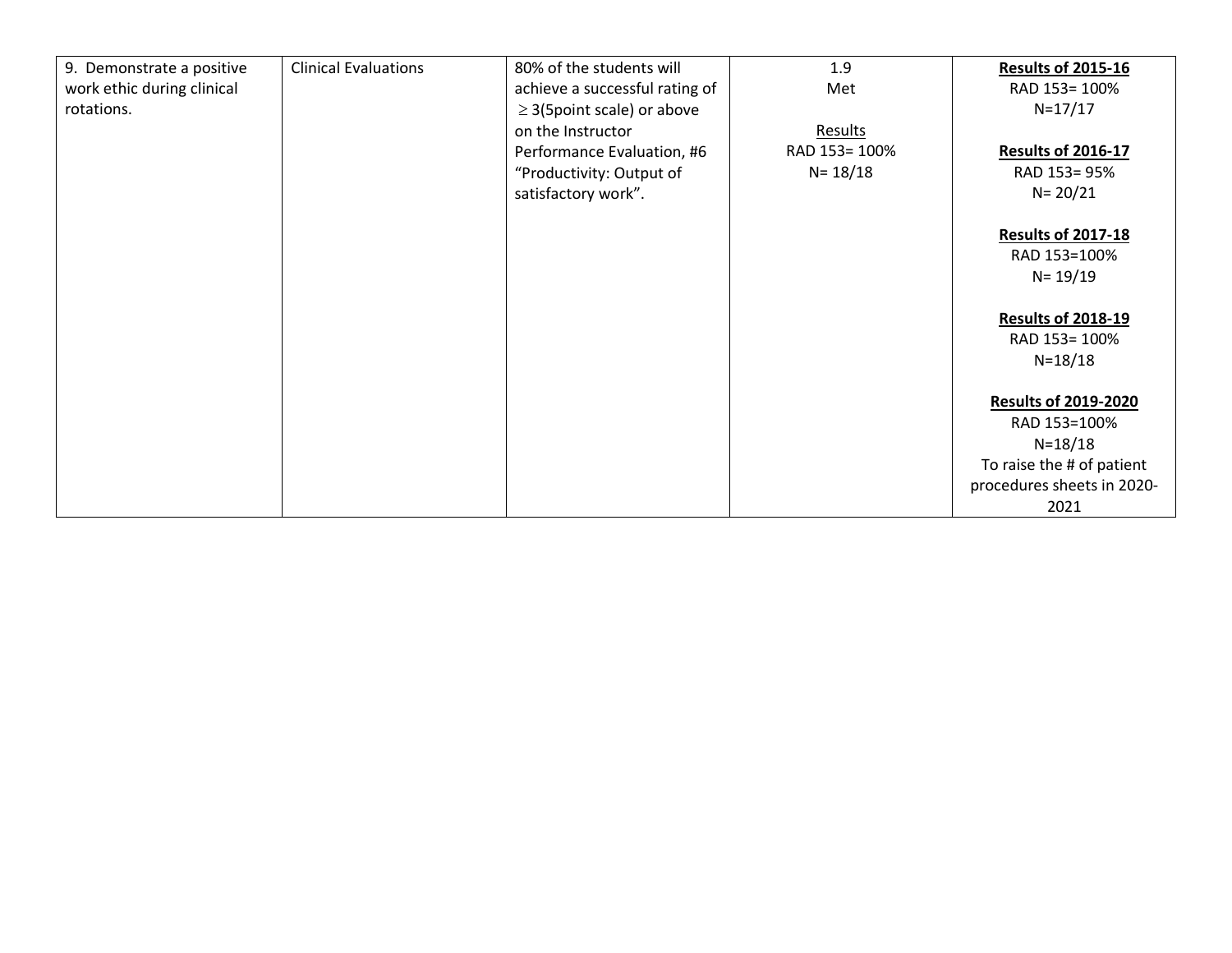| 10. Demonstrate the           | <b>Student Academic Class</b>       | 80% of the students achieve   | 1.10          | <b>Results of 2015-16</b>    |
|-------------------------------|-------------------------------------|-------------------------------|---------------|------------------------------|
| knowledge and                 | Psychomotor                         | $\geq$ 85% on the Fluoroscopy | Met           | RAD 284=85%                  |
| understanding of appropriate  | <b>Clinical Setting Evaluations</b> | Project rubric.               |               | $N = 9/12$                   |
| modality and exam selection   |                                     |                               | Results       |                              |
| for GI and GU systems as well |                                     |                               | RAD 284= 94%  | <b>Results of 2016-17</b>    |
| as the accompanying dose to   |                                     |                               | $N = 16 / 17$ | RAD 284=85%                  |
| the patient for each.         |                                     |                               |               | $N = 9/12$                   |
|                               |                                     |                               |               |                              |
|                               |                                     |                               |               | <b>Results of 2017-18</b>    |
|                               |                                     |                               |               | RAD 284= 92.9%               |
|                               |                                     |                               |               | $N = 13/14$                  |
|                               |                                     |                               |               |                              |
|                               |                                     |                               |               | <b>Results of 2018-19</b>    |
|                               |                                     |                               |               | RAD 284-90.9%                |
|                               |                                     |                               |               | $N = 10/11$                  |
|                               |                                     |                               |               |                              |
|                               |                                     |                               |               | <b>Results of 2019-2020</b>  |
|                               |                                     |                               |               | RAD 284=94%                  |
|                               |                                     |                               |               | $N = 16/17$                  |
|                               |                                     |                               |               |                              |
|                               |                                     |                               |               | Due to credit reduction and  |
|                               |                                     |                               |               | <b>Guided Pathways this</b>  |
|                               |                                     |                               |               | outcome will become an       |
|                               |                                     |                               |               | objective of RAD 268. This   |
|                               |                                     |                               |               | will be valued as a separate |
|                               |                                     |                               |               | 10 point category.           |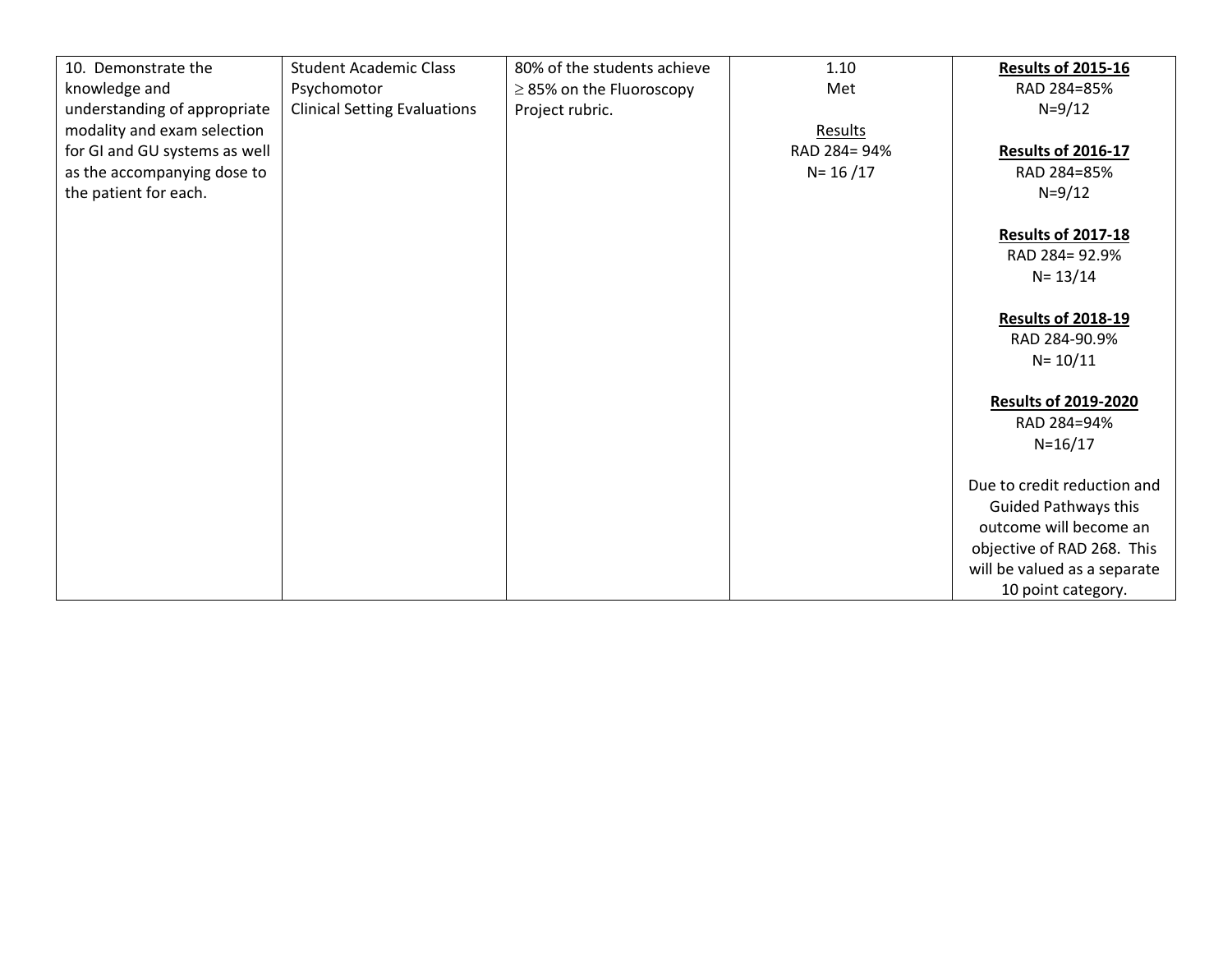| GOAL #2: Ability to communicate effectively to both written and oral forms. |                             |                               |                                         |                                                                    |
|-----------------------------------------------------------------------------|-----------------------------|-------------------------------|-----------------------------------------|--------------------------------------------------------------------|
| 1. Demonstrate a successful                                                 | <b>Clinical Setting</b>     | 85% of the students will      | 2.1                                     | <b>Results of 2015-16</b>                                          |
| presentation of the second                                                  | Academic Class presentation | score $\geq$ 80% on the "Film | Met                                     | RAD 155= 100%/ 92.3%                                               |
| radiographic case study.                                                    |                             | Presentation Rubric".         |                                         | N=13/113 N=12/13                                                   |
|                                                                             |                             |                               | Results<br>RAD 155-=100%<br>$N = 19/19$ | <b>Results of 2016-17</b><br>RAD 155=100%/100%<br>N=16/16 both     |
|                                                                             |                             |                               |                                         | <b>Results of 2017-2018</b><br>RAD 155= 100%/ 100%                 |
|                                                                             |                             |                               |                                         | $N = 13/13$                                                        |
|                                                                             |                             |                               |                                         | <b>Results of 2018-19</b><br>RAD 155= 100%<br>$N = 19/19$          |
|                                                                             |                             |                               |                                         | <b>Results of 2019-2020</b><br>RAD 155-100%<br>$N = 19/19$         |
|                                                                             |                             |                               |                                         | Score to be raised from 80%<br>to 85% score on the<br>presentation |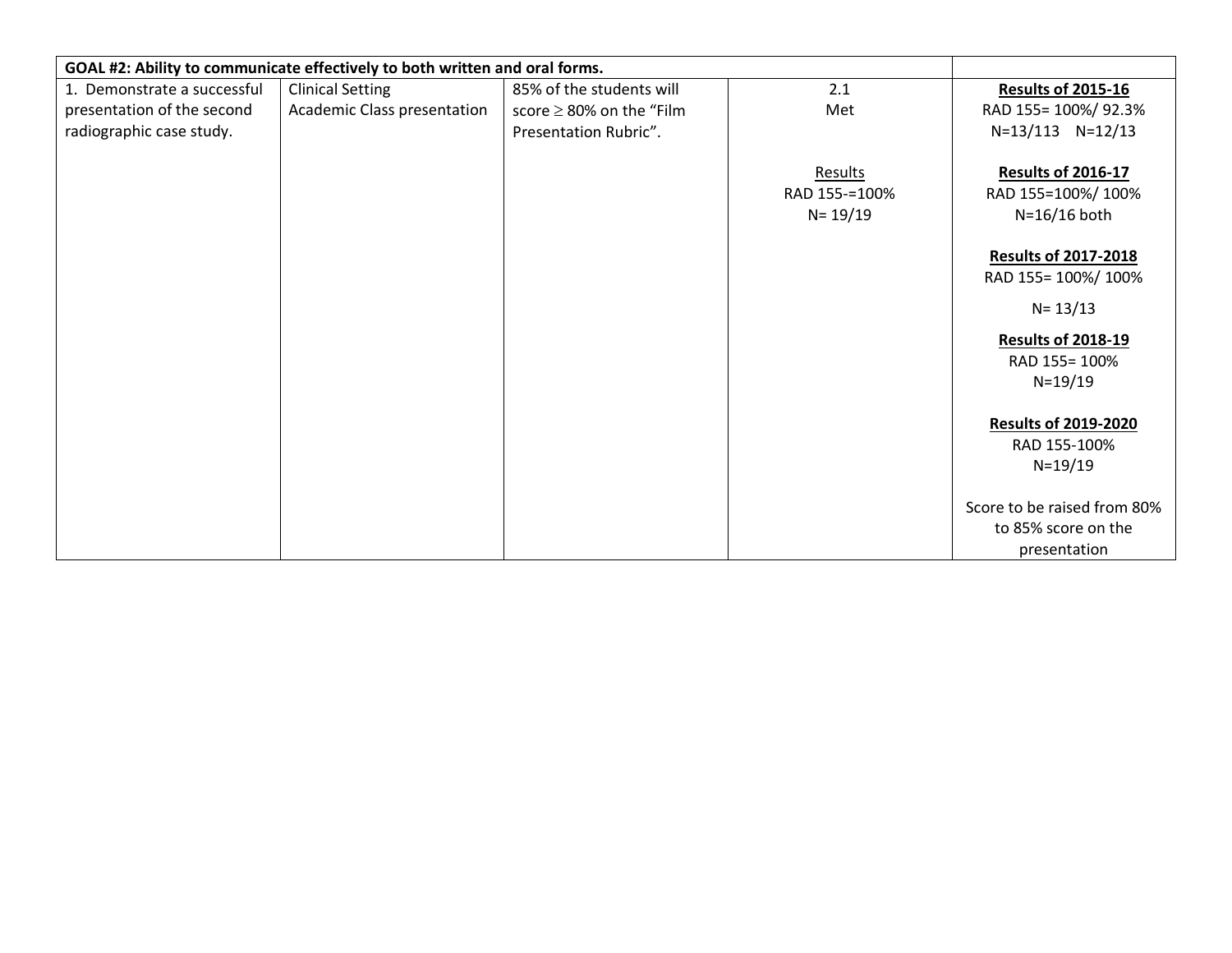| 2. Present two papers; one    | <b>Student Academic Course</b> | 90% will achieve $\geq$ 3.6 on the | 2.2         | <b>Results of 2015-16</b>     |
|-------------------------------|--------------------------------|------------------------------------|-------------|-------------------------------|
| on a modality of interest and | Cognitive                      | "Oral Communication" rubric        |             | RAD 225=100%/93%              |
| the second on the final       | Rubrics APA & Oral             | and $\geq$ 95% "APA" rubric.       | Not met     | N=15/15 14/15                 |
| pathology using APA format    | communications                 |                                    |             |                               |
| and effective oral            |                                |                                    | Results     | <b>Results of 2016-17</b>     |
| communications skills         |                                |                                    | RAD 225=89% | RAD 225=92%/92%               |
|                               |                                |                                    | $N = 16/18$ | $N = 12/13$ 12/13             |
|                               |                                |                                    |             |                               |
|                               |                                |                                    |             | <b>Results of 2017-18</b>     |
|                               |                                |                                    |             | RAD 225= 86% both             |
|                               |                                |                                    |             | $N = 12/14$                   |
|                               |                                |                                    |             |                               |
|                               |                                |                                    |             | <b>Results of 2018-19</b>     |
|                               |                                |                                    |             | RAD 225 Su 18= 69%            |
|                               |                                |                                    |             | $N = 9/13$                    |
|                               |                                |                                    |             |                               |
|                               |                                |                                    |             | <b>Results 2019-2020</b>      |
|                               |                                |                                    |             | Results=89%                   |
|                               |                                |                                    |             | $N = 16/18$                   |
|                               |                                |                                    |             |                               |
|                               |                                |                                    |             | Outcome was missed by 1%,     |
|                               |                                |                                    |             | but overall scores increased  |
|                               |                                |                                    |             | 20%. Increase could be due    |
|                               |                                |                                    |             | to increase in students by 5. |
|                               |                                |                                    |             | Due to credit reduction and   |
|                               |                                |                                    |             | Guided Pathways this course   |
|                               |                                |                                    |             | will be merged into the       |
|                               |                                |                                    |             | positioning courses.          |
|                               |                                |                                    |             | Pathology papers will         |
|                               |                                |                                    |             | continue for learning         |
|                               |                                |                                    |             | component.                    |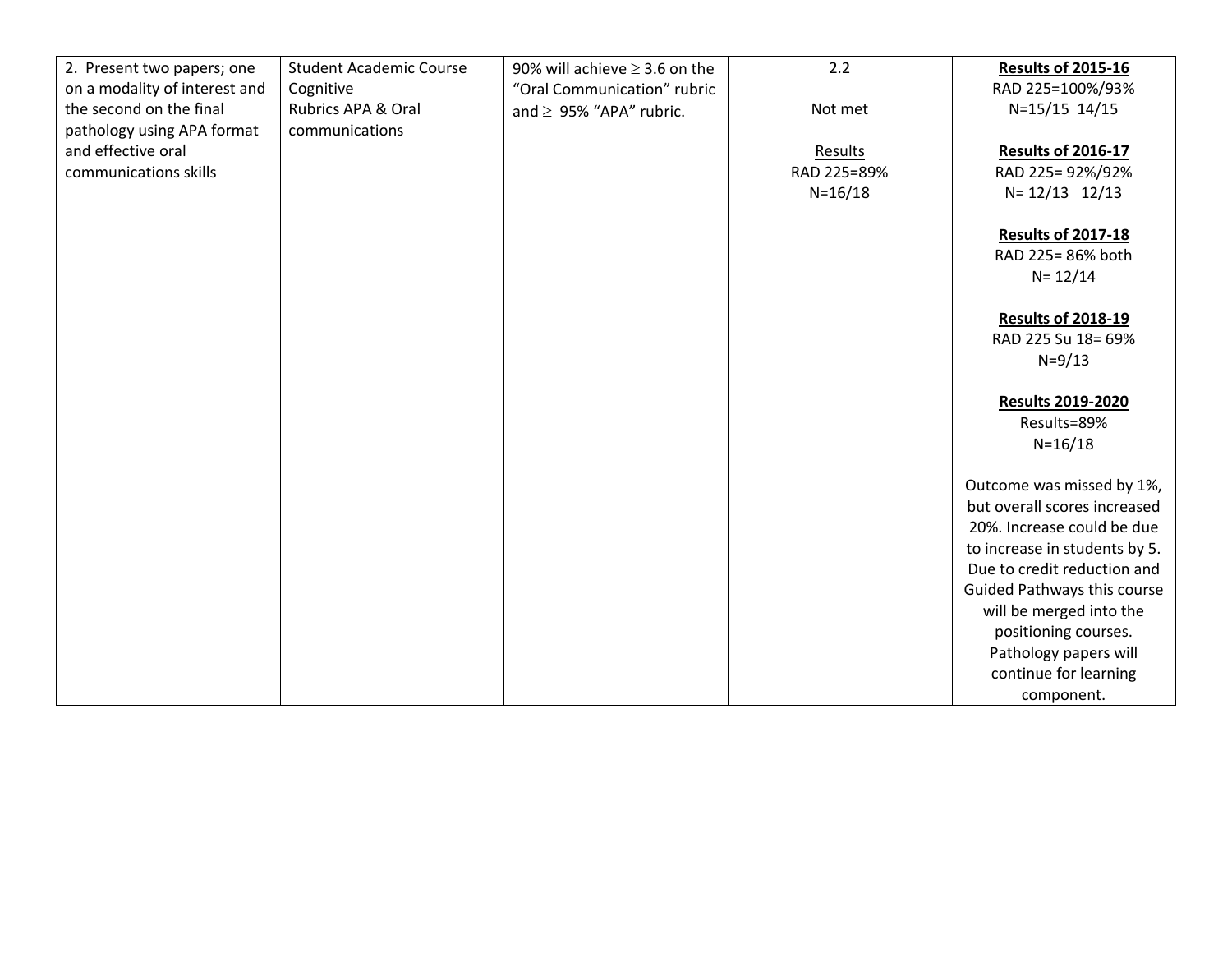|                                 | GOAL #3: Will be able to problem solve using critical thinking skills |                                 |             |                               |
|---------------------------------|-----------------------------------------------------------------------|---------------------------------|-------------|-------------------------------|
| 1. Use critical thinking skills | <b>Student Academic Class</b>                                         | 90% of the students will        | 3.1         | Added outcome to target       |
| to adapt standard               | Cognitive                                                             | successfully complete test #1   | Not Met     | "special views"               |
| procedures for non-routine      | Psychomotor                                                           | on Weight Bearing               |             |                               |
| patients, weight bearing        | Simulation Lab                                                        | Examinations with an $\geq$ 85% | Results     | <b>Results of 2017-18</b>     |
| studies: Feet, Ankles, Knees    | <b>Competency Examinations</b>                                        |                                 | RAD 130=83% | RAD 130=69%                   |
|                                 |                                                                       |                                 | $N - 15/18$ | $N = 9/13$                    |
|                                 |                                                                       |                                 |             |                               |
|                                 |                                                                       |                                 |             | <b>Results of 2018-19</b>     |
|                                 |                                                                       |                                 |             | RAD 130=100%                  |
|                                 |                                                                       |                                 |             | $N = 19/19$                   |
|                                 |                                                                       |                                 |             | <b>Results of 2019-2020</b>   |
|                                 |                                                                       |                                 |             | RAD 130=83.3%                 |
|                                 |                                                                       |                                 |             | $N = 15/18$                   |
|                                 |                                                                       |                                 |             |                               |
|                                 |                                                                       |                                 |             | Faculty will move this        |
|                                 |                                                                       |                                 |             | evaluation to Test #2 so more |
|                                 |                                                                       |                                 |             | reviewing can be done in the  |
|                                 |                                                                       |                                 |             | lab prior to test. Short by   |
|                                 |                                                                       |                                 |             | 17% comparted to year prior.  |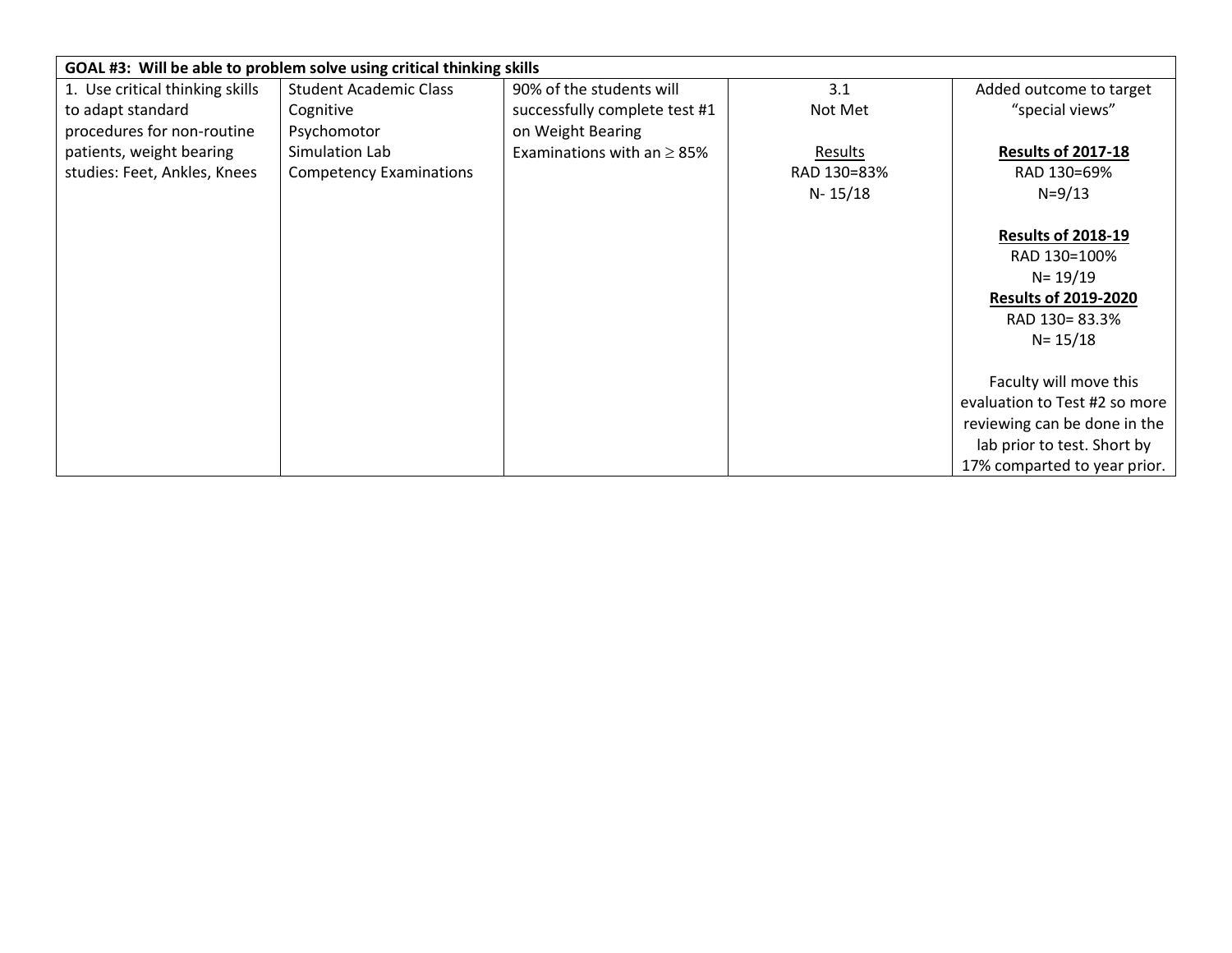| 2. Student will complete a    | <b>Student Academic Class</b> | All students $\geq$ 90% or better | 3.2               | <b>Results of 2015-16</b>                                                                                                                                 |
|-------------------------------|-------------------------------|-----------------------------------|-------------------|-----------------------------------------------------------------------------------------------------------------------------------------------------------|
| skull project, 19 preselected | Cognitive                     | on the skull project              | Not completed yet | RAD 136=53.8%                                                                                                                                             |
| radiographic images taken.    | Psychomotor                   |                                   |                   | $N = 7/13$                                                                                                                                                |
| These images will have the    | Simulation Lab                |                                   | Result            |                                                                                                                                                           |
| anatomy, positioning criteria |                               |                                   |                   | <b>Results of 2016-17</b>                                                                                                                                 |
| and the evaluation criteria   |                               |                                   | RAD136=           | RAD 136=93.7%                                                                                                                                             |
| labeled on each radiograph.   |                               |                                   | $N =$             | $N = 15/16$                                                                                                                                               |
|                               |                               |                                   |                   | Grading rubric changed for<br>clarity                                                                                                                     |
|                               |                               |                                   |                   | <b>Results of 2017-18</b><br>RAD 136=64%                                                                                                                  |
|                               |                               |                                   |                   | $N = 9/14$                                                                                                                                                |
|                               |                               |                                   |                   |                                                                                                                                                           |
|                               |                               |                                   |                   | <b>Results of 2018-19</b>                                                                                                                                 |
|                               |                               |                                   |                   | RAD 136=92%                                                                                                                                               |
|                               |                               |                                   |                   | $N = 12/13$                                                                                                                                               |
|                               |                               |                                   |                   | <b>Results of 2019-2020</b><br>Due to COVID-19, this<br>objective has been moved to<br>fall 2020 RAD 165 as a<br>written objective, 10 point<br>category. |
|                               |                               |                                   |                   |                                                                                                                                                           |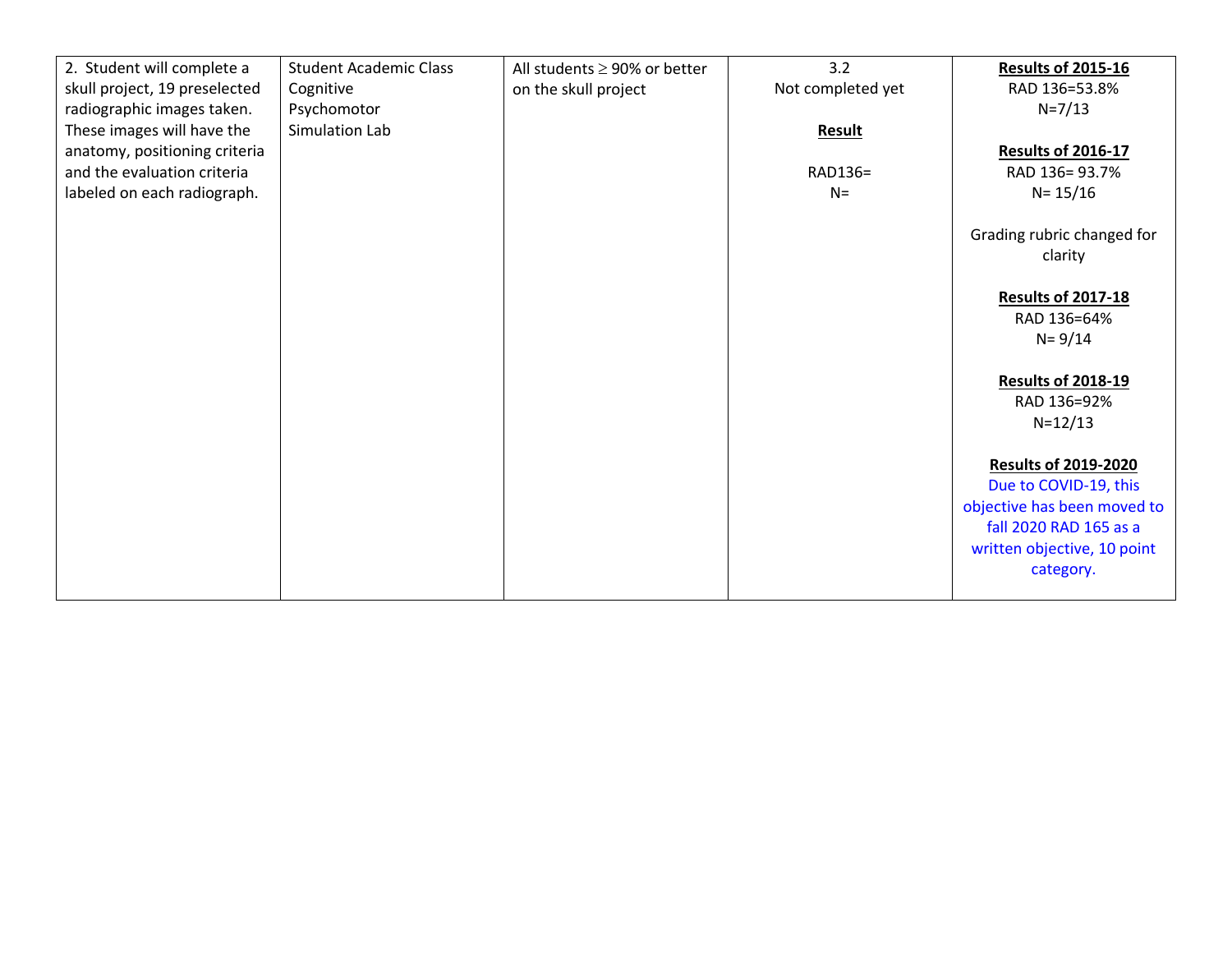| 3. Evaluate the radiographic | <b>Student Academic Class</b> | 85% of the students will        | 3.3                         | Results of 2015-16 #6-10               |
|------------------------------|-------------------------------|---------------------------------|-----------------------------|----------------------------------------|
| image on anatomy of part,    | Cognitive                     | score a 2.8 or higher (on a 3.0 | Not completed until fall II | RAD 258=100%                           |
| proper alignment of tube,    | Psychomotor                   | point scale) average on the     | 2020                        | $N = 13/13$                            |
| technique manipulation,      | Simulation Lab                | "Instructor Competency          |                             |                                        |
| image identification and     | <b>Clinical Settings</b>      | Grading Sheet", Image           |                             | Results of 2016-17 #6-10               |
| radiation protection.        |                               | Evaluation Criteria, #7         |                             | RAD 258=84.6%                          |
|                              |                               | (proper alignment)              |                             | $N = 11/13$                            |
|                              |                               |                                 | Results                     | New criteria set for objective.        |
|                              |                               |                                 |                             | Faculty wanted to be specific          |
|                              |                               |                                 | RAD 258= %                  | to proper alignment in 5 <sup>th</sup> |
|                              |                               |                                 | $N = /$                     | semester                               |
|                              |                               |                                 |                             |                                        |
|                              |                               |                                 |                             | <b>Results of 2017-18</b>              |
|                              |                               |                                 |                             | RAD 258=88%                            |
|                              |                               |                                 |                             | $N = 7/8$                              |
|                              |                               |                                 |                             |                                        |
|                              |                               |                                 |                             | <b>Results of 2018-19</b>              |
|                              |                               |                                 |                             | RAD 258=82.5%                          |
|                              |                               |                                 |                             | $N = 14/17$                            |
|                              |                               |                                 |                             |                                        |
|                              |                               |                                 |                             | <b>Results of 2019-2020</b>            |
|                              |                               |                                 |                             | RAD 258=                               |
|                              |                               |                                 |                             | $N =$                                  |
|                              |                               |                                 |                             |                                        |
|                              |                               |                                 |                             | Due to COVID an preloading             |
|                              |                               |                                 |                             | fall courses into summer II            |
|                              |                               |                                 |                             | the clinical courses are               |
|                              |                               |                                 |                             | loaded into fall I and fall II         |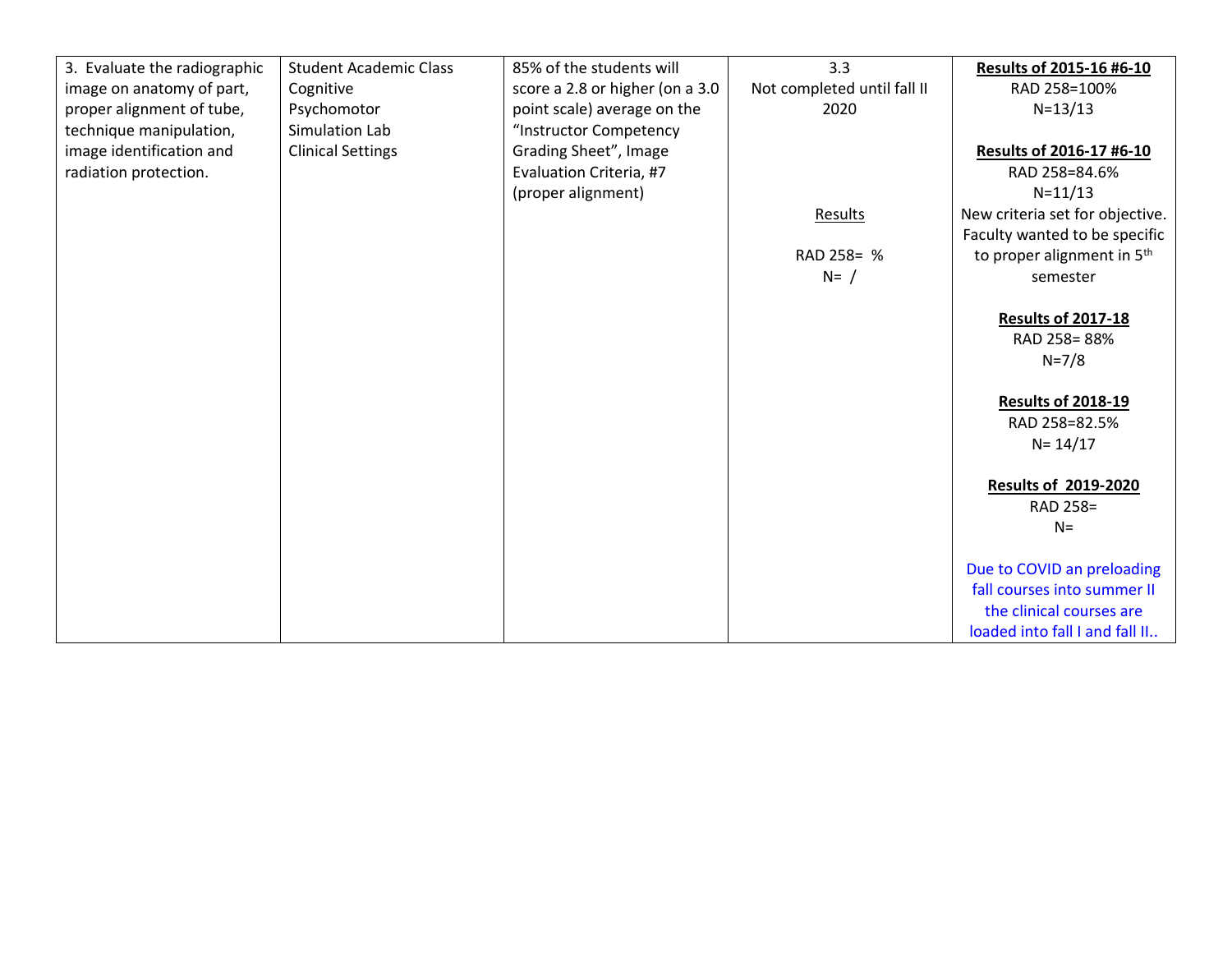| 4. Demonstrate                   | <b>Student Academic Class</b> | 80% of students will score 4 | 3.4           | Previous years focuses on the                                |
|----------------------------------|-------------------------------|------------------------------|---------------|--------------------------------------------------------------|
| understanding of competent       | Cognitive                     | out of 5 on the "Infection   | Not Met       | sectional test scores.                                       |
| patient care procedures,         |                               | Control Chart".              |               | New outcome used in fall,                                    |
| infection control methods,       |                               |                              | Results       | 2019 first time.                                             |
| and proper communication         |                               |                              | RAD 102=77.8% |                                                              |
| methods.                         |                               |                              | $N = 14/18$   | <b>Results of 2019-2020</b>                                  |
|                                  |                               |                              |               | RAD 102=77.8%                                                |
|                                  |                               |                              |               | $N = 14/18$                                                  |
| New Outcome Fall 2019            |                               |                              |               |                                                              |
|                                  |                               |                              |               | With this being a new                                        |
|                                  |                               |                              |               | outcome faculty will maintain                                |
|                                  |                               |                              |               | the same objectives for the                                  |
|                                  |                               |                              |               | project. Valuable data was                                   |
|                                  |                               |                              |               | obtained from this project.                                  |
| 5. Demonstrate knowledge         | <b>Student Academic Class</b> | 80% of the students $\ge$    | 3.5           | <b>Results of 2015-16</b>                                    |
| required of a rising senior      | Cognitive                     | 80% on each of the 200       | Not Met       | Old outcome used St.                                         |
| student and eventually that      |                               | question exams.              |               | Catherine tests.                                             |
| required of an entry level       |                               |                              | Results       |                                                              |
| registered radiologic            |                               |                              | RAD 220=12%   | <b>Results of 2016-17</b>                                    |
| technologist and determine       |                               |                              | $N = 2/17$    | Old outcome used St.                                         |
| readiness for ARRT National      |                               |                              |               | Catherine tests.                                             |
| <b>Board Satisfactorily pass</b> |                               |                              |               |                                                              |
| midterm test based on the        |                               |                              |               | New Outcome deployed                                         |
| course objectives.               |                               |                              |               | <b>Results of 2017-18</b>                                    |
|                                  |                               |                              |               | RAD 220=42%                                                  |
|                                  |                               |                              |               | $N = 3/14$                                                   |
|                                  |                               |                              |               |                                                              |
|                                  |                               |                              |               | <b>Results of 2018-19</b>                                    |
|                                  |                               |                              |               | RAD 220-0%                                                   |
|                                  |                               |                              |               | $N = 0/11$                                                   |
|                                  |                               |                              |               |                                                              |
|                                  |                               |                              |               | <b>Results of 2019-2020</b>                                  |
|                                  |                               |                              |               | RAD 220=12%                                                  |
|                                  |                               |                              |               | $N = 2/17$                                                   |
|                                  |                               |                              |               | After 3 years of terrible                                    |
|                                  |                               |                              |               | scores the instructors have<br>restructured the desired test |
|                                  |                               |                              |               | result to reflect more of the                                |
|                                  |                               |                              |               | ARRT score versus our                                        |
|                                  |                               |                              |               |                                                              |
|                                  |                               |                              |               | regular testing scores.                                      |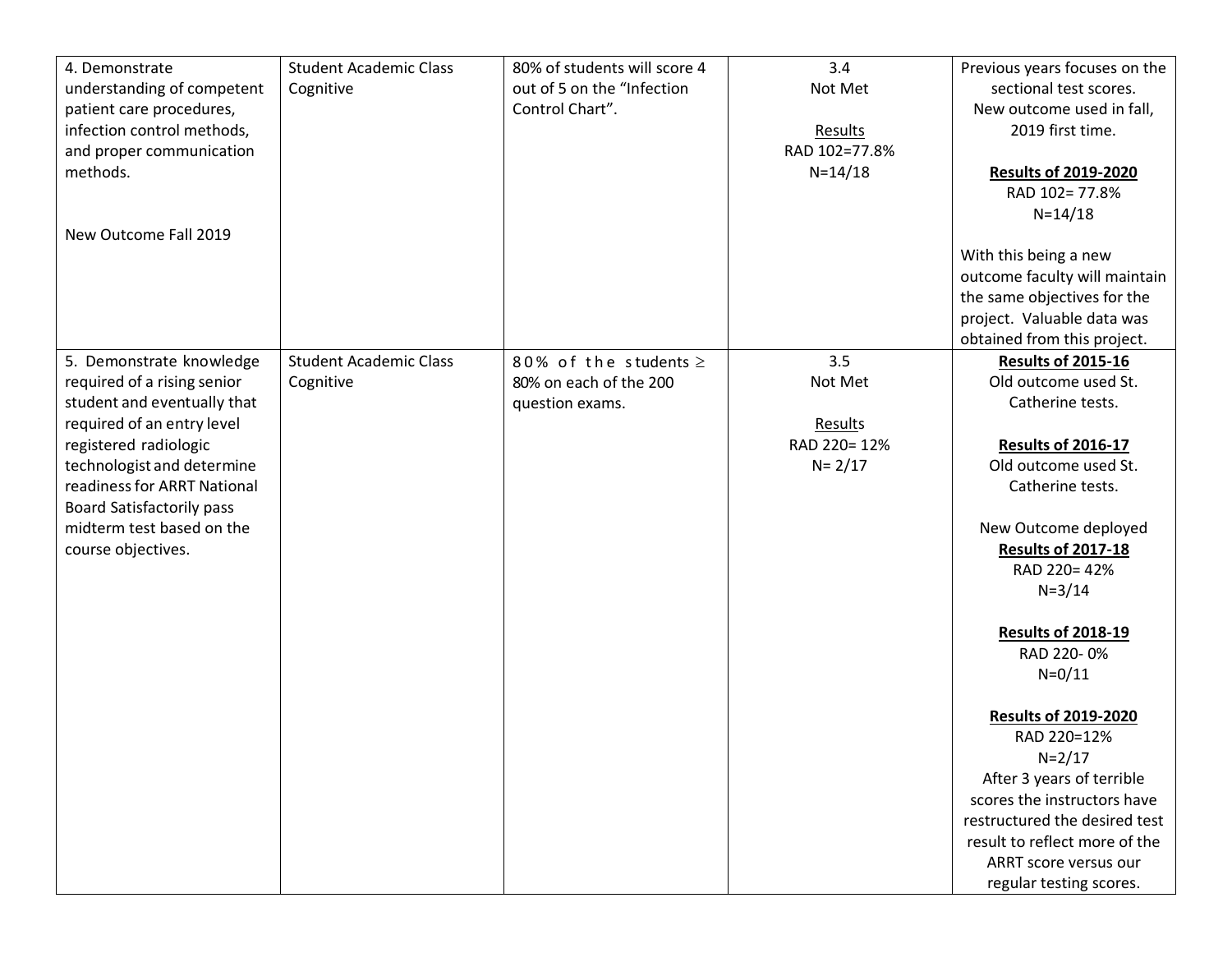| 6. Students will demonstrate  | <b>Student Academic Class</b> | 85% of the students will         | 3.6                            | <b>Results of 2015-16</b>      |
|-------------------------------|-------------------------------|----------------------------------|--------------------------------|--------------------------------|
| knowledge and skills required | Cognitive                     | score $\geq 90\%$ on the midterm |                                | RAD 225= 53%                   |
| for non-routine patients.     |                               | test, Special Views.             | RAD 225- Summer 2020           | $N = 8/15$                     |
|                               |                               |                                  |                                | <b>Results of 2016-17</b>      |
|                               |                               |                                  | Due to COVID this course       | RAD 225=39%                    |
|                               |                               |                                  | became a summer I-5 week.      | $N = 5/13$                     |
|                               |                               |                                  | Therefore, the midterm was     |                                |
|                               |                               |                                  | dropped. Both of the           | <b>Results of 2017-18</b>      |
|                               |                               |                                  | pathologies sections will be   | RAD 225 65%                    |
|                               |                               |                                  | due in fall semester and a     | $N = 9/14$                     |
|                               |                               |                                  | test will be given in RAD 136. |                                |
|                               |                               |                                  |                                | Changed to summer              |
|                               |                               |                                  |                                | semester                       |
|                               |                               |                                  | Beginning Fall 2020 this       | <b>Results of 2018-19</b>      |
|                               |                               |                                  | course will be absorbed in     | RAD 225= 29%                   |
|                               |                               |                                  | RAD 130 & RAD 136.             | $N = 5/17$                     |
|                               |                               |                                  |                                |                                |
|                               |                               |                                  |                                | <b>Results of 2019-2020</b>    |
|                               |                               |                                  |                                | Due to Guided Pathways and     |
|                               |                               |                                  |                                | Credit Reduction this course   |
|                               |                               |                                  |                                | has been absorbed into the     |
|                               |                               |                                  |                                | positioning courses. The       |
|                               |                               |                                  |                                | pathologies and fractures will |
|                               |                               |                                  |                                | be used in RAD 136.            |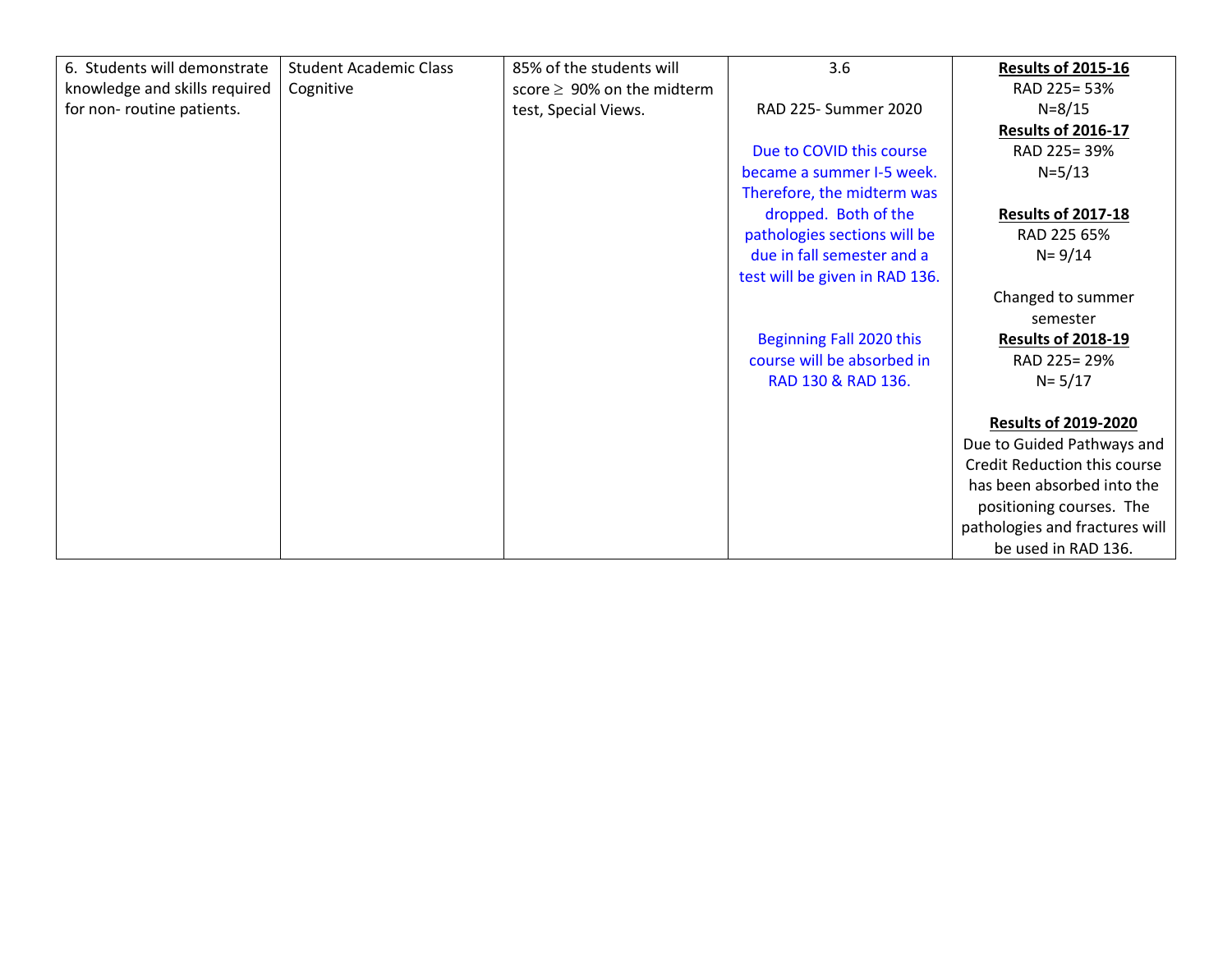| 7. Demonstrate              | <b>Student Academic Class</b> | 85% of the students will | 3.7          | <b>Results of 2015-16</b>     |
|-----------------------------|-------------------------------|--------------------------|--------------|-------------------------------|
| understanding of the design | Cognitive                     | score ≥2.5, Instructor   | Met          | RAD 268=100%                  |
| and function of x-ray       | Psychomotor                   | Competency Sheet #5      |              | $N = 5/5$                     |
| circuitry, image            | <b>Clinical Setting</b>       | "Technique Manipulation" | Results      |                               |
| intensification and digital |                               |                          |              | <b>Results of 2016-17</b>     |
| imaging.                    |                               |                          | RAD 268-100% | RAD 268=100%                  |
|                             |                               |                          | $N = 16/16$  | $N = 8/9$                     |
|                             |                               |                          |              |                               |
|                             |                               |                          |              | <b>Results of 2017-18</b>     |
|                             |                               |                          |              | RAD 268=90.9%                 |
|                             |                               |                          |              | $N = 10/11$                   |
|                             |                               |                          |              |                               |
|                             |                               |                          |              | <b>Results of 2018-19</b>     |
|                             |                               |                          |              | RAD 268-100%                  |
|                             |                               |                          |              | $N = 11/11$                   |
|                             |                               |                          |              |                               |
|                             |                               |                          |              | <b>Report of 2019-2020</b>    |
|                             |                               |                          |              | RAD 268=100%                  |
|                             |                               |                          |              | $N = 16/16$                   |
|                             |                               |                          |              |                               |
|                             |                               |                          |              | This outcome has been         |
|                             |                               |                          |              | successful as we have         |
|                             |                               |                          |              | exceeded the expectation      |
|                             |                               |                          |              | each year. Faculty will look  |
|                             |                               |                          |              | to increase the 85% success   |
|                             |                               |                          |              | to 90% success for spring 21. |
|                             |                               |                          |              |                               |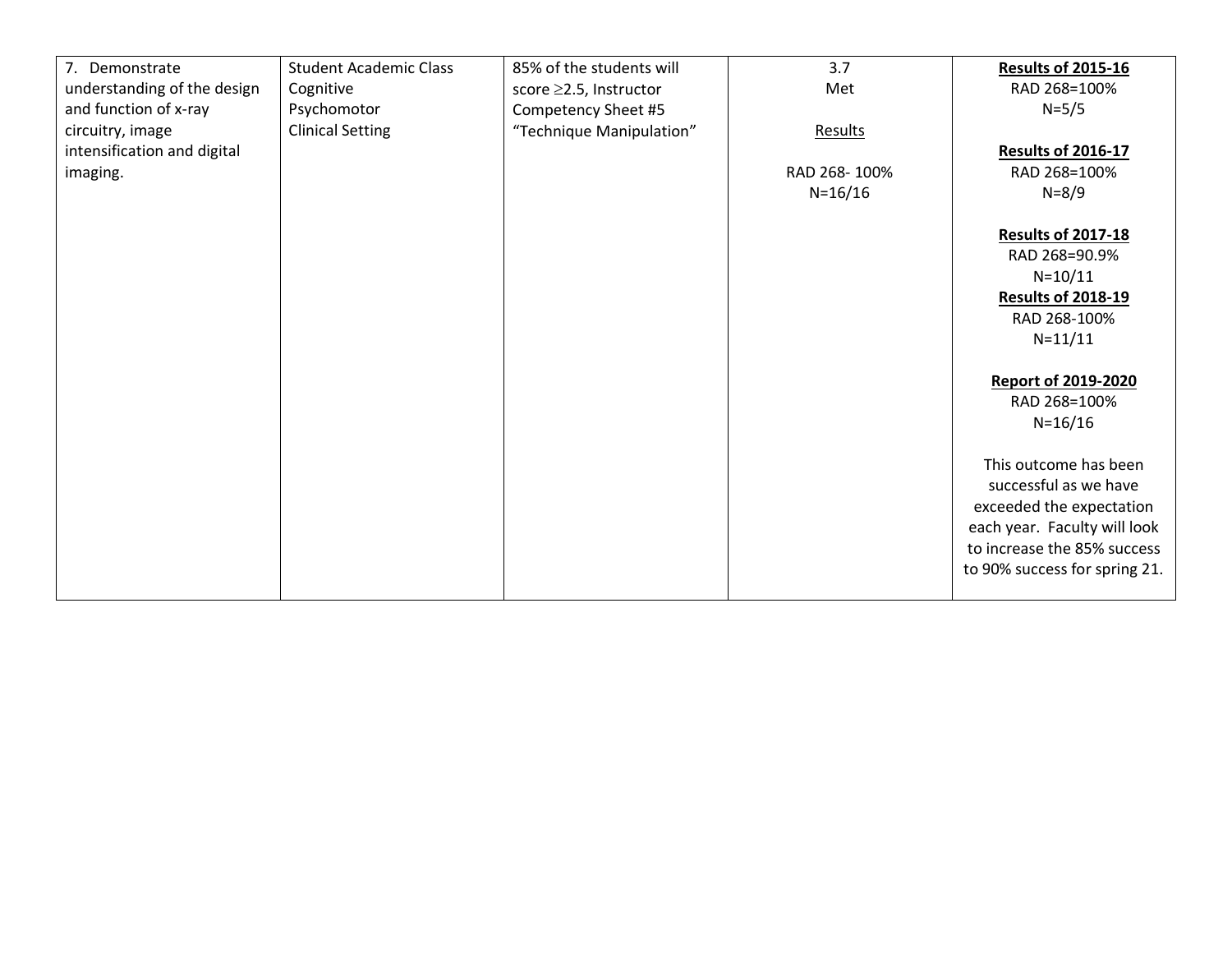| 8. Demonstrate their           | <b>Clinical Setting</b> | Students will collect          | 3.8           | <b>Results of 2015-16</b>   |
|--------------------------------|-------------------------|--------------------------------|---------------|-----------------------------|
| understanding of image         | Psychomotor             | measurements of SID, OID,      | Met           | RAD 121= 62% (final exm)    |
| quality control and exposure   |                         | kVp, Ma, Sec and El values     |               | $N = 8/13$                  |
| values in the clinical setting |                         | for the diagnostic images      | Results       |                             |
|                                |                         | taken during final clinical    | RAD 121= 100% | <b>Results of 2016-17</b>   |
|                                |                         | rechecks. They will select 10  | $N = 16/16$   | RAD 121= 86% (exam final)   |
|                                |                         | images to focus on, print to   |               | $N = 12/14$                 |
|                                |                         | paper. Student will explain    |               |                             |
|                                |                         | and/or calculate what          |               | <b>Results of 2017-18</b>   |
|                                |                         | technical changes could've     |               | RAD 121 62% (final exam)    |
|                                |                         | been done to improve these     |               | $N = 8/13$                  |
|                                |                         | images. 80% of the students    |               |                             |
|                                |                         | will score at least 85% on the |               | New outcome changed         |
|                                |                         | project.                       |               |                             |
|                                |                         |                                |               | <b>Results of 2018-19</b>   |
|                                |                         |                                |               | RAD 121=60%                 |
|                                |                         |                                |               | $N = 9/15$                  |
|                                |                         |                                |               |                             |
|                                |                         |                                |               | <b>Results of 2019-2020</b> |
|                                |                         |                                |               | RAD 121=100%                |
|                                |                         |                                |               | $N = 16/16$                 |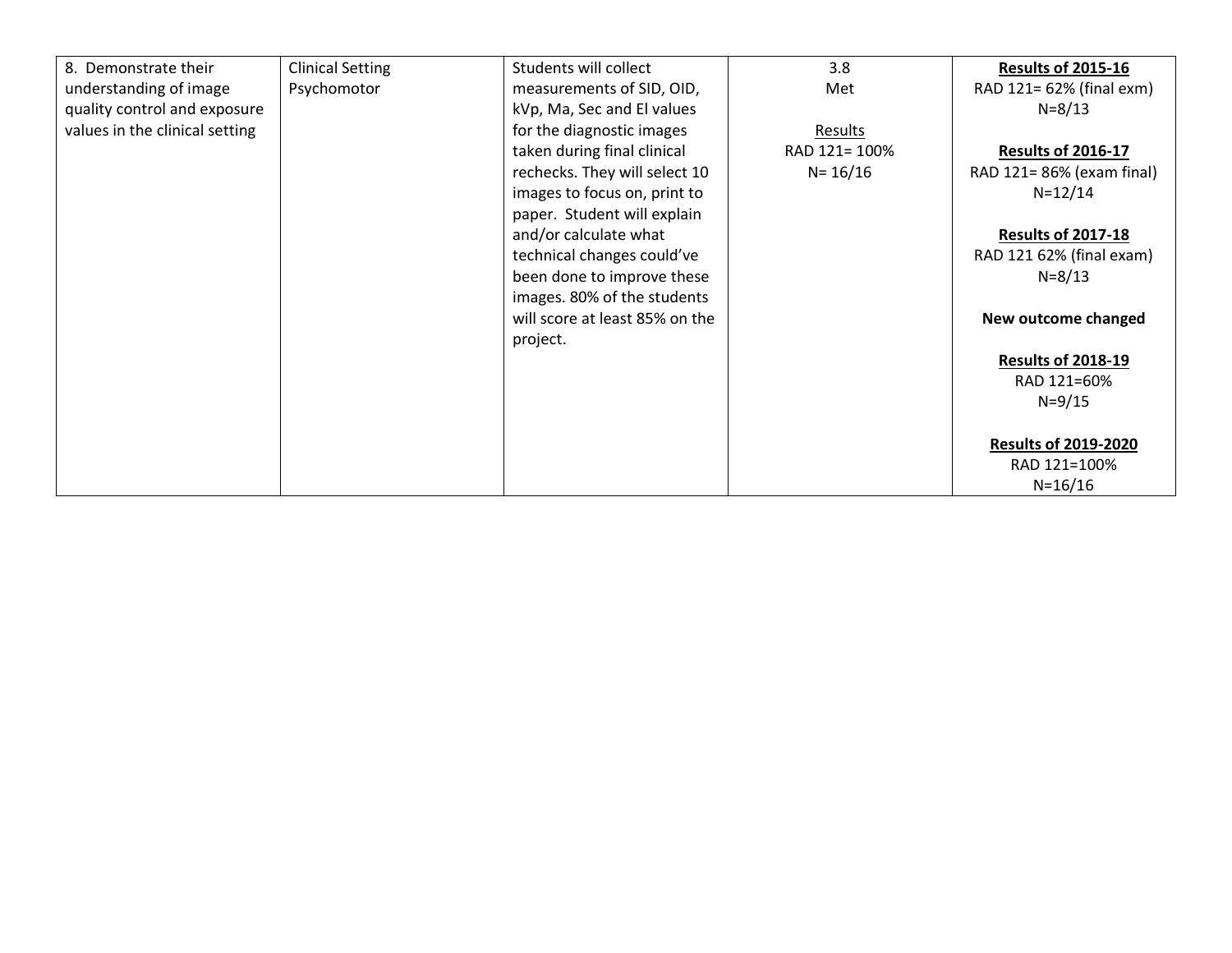|                            | GOAL #4: Be professionally minded and value life-long learning |                                    |                              |                                |  |  |  |
|----------------------------|----------------------------------------------------------------|------------------------------------|------------------------------|--------------------------------|--|--|--|
| 1. Demonstrate an          | <b>Clinical Setting</b>                                        | 85% of students will attend $\geq$ | 4.1                          | <b>Results of 2015-16</b>      |  |  |  |
| understanding and value of | Affective                                                      | 8 hours of validated               | Not completed                | Evaluated on older criteria    |  |  |  |
| life-long learning and     | Cognitive                                                      | professional development           |                              | RAD 268=92%                    |  |  |  |
| professional development   |                                                                | (continuing education)             | RAD 268-0%                   | $N = 11/12$                    |  |  |  |
| activities                 |                                                                | seminars during their final        | $N = 0/0$                    | (satisfactory output of work)  |  |  |  |
|                            |                                                                | semester                           |                              | <b>Results of 2016-17</b>      |  |  |  |
|                            |                                                                |                                    | Due to COVID-19 the SCSRT    | Error: not evaluated this year |  |  |  |
|                            |                                                                |                                    | meeting was cancelled. Local | due to matrix changes.         |  |  |  |
|                            |                                                                |                                    | chapter also did not provide |                                |  |  |  |
|                            |                                                                |                                    | meetings.                    | <b>Changed to Life Long</b>    |  |  |  |
|                            |                                                                |                                    |                              | <b>Learning</b>                |  |  |  |
|                            |                                                                |                                    |                              | <b>Results of 2017-18</b>      |  |  |  |
|                            |                                                                |                                    |                              | RAD 268=92.9%                  |  |  |  |
|                            |                                                                |                                    |                              | $N = 13/14$                    |  |  |  |
|                            |                                                                |                                    |                              |                                |  |  |  |
|                            |                                                                |                                    |                              | <b>Results of 2018-19</b>      |  |  |  |
|                            |                                                                |                                    |                              | RAD 268=100%                   |  |  |  |
|                            |                                                                |                                    |                              | $N = 11/11$                    |  |  |  |
|                            |                                                                |                                    |                              |                                |  |  |  |
|                            |                                                                |                                    |                              | <b>Results 2019-2020</b>       |  |  |  |
|                            |                                                                |                                    |                              | Due to COVID-19 the SCSRT      |  |  |  |
|                            |                                                                |                                    |                              | meeting was cancelled. Local   |  |  |  |
|                            |                                                                |                                    |                              | chapter also did not provide   |  |  |  |
|                            |                                                                |                                    |                              | meetings.                      |  |  |  |
|                            |                                                                |                                    |                              |                                |  |  |  |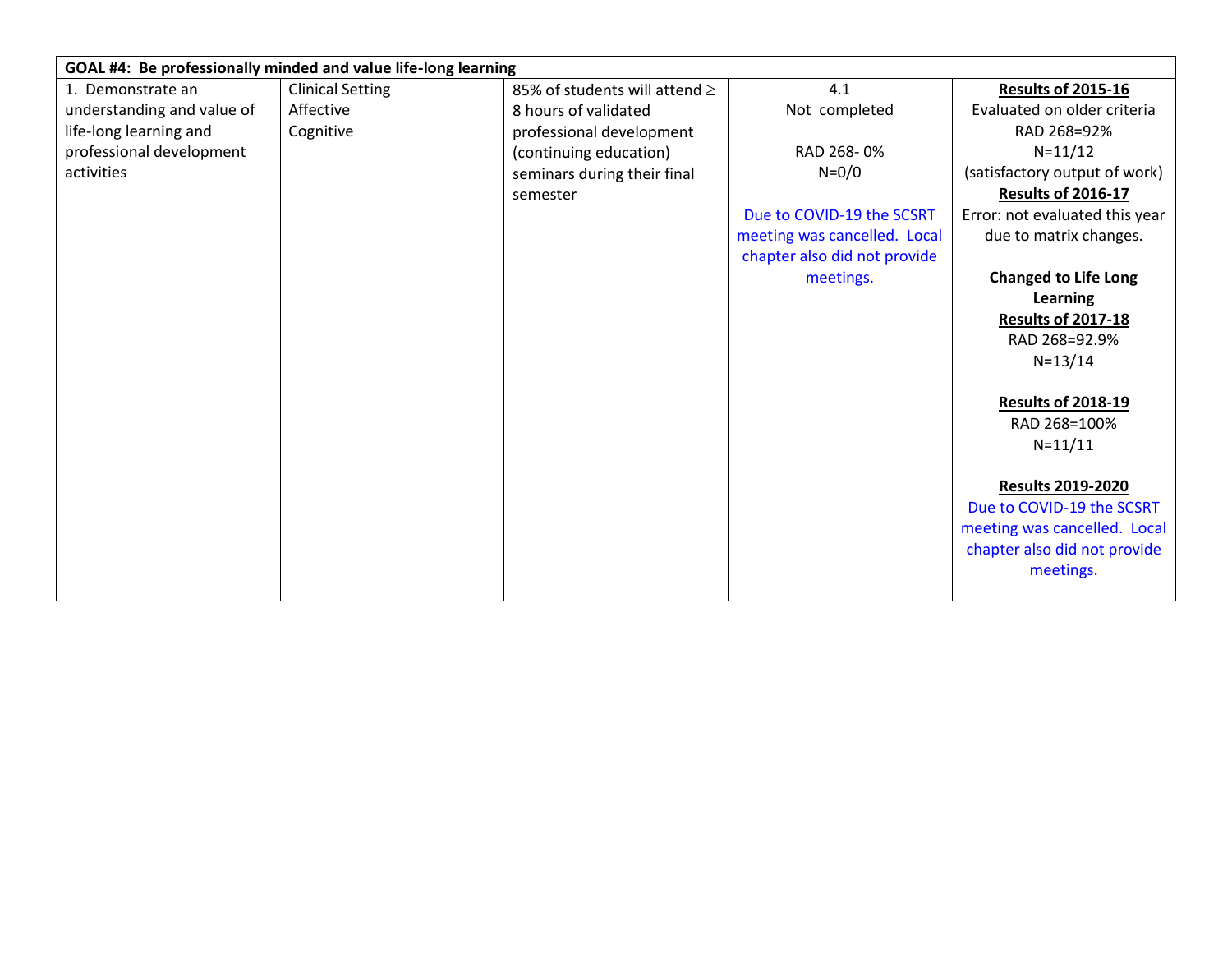| <b>Student Academic Class</b> | 85% of the students will       | 4.2            | <b>Results of 2015-16</b>    |
|-------------------------------|--------------------------------|----------------|------------------------------|
|                               | attend $\geq$ one professional |                | Previous outcome (test3 LLL) |
|                               | local society meeting during   | No Completed   | RAD 101=100%                 |
|                               | the semester.                  |                |                              |
|                               |                                | <b>RAD 101</b> | New outcome used             |
|                               |                                | RAD 101=       | <b>Results of 2016-17</b>    |
|                               |                                | $N=$           | RAD 101=100%                 |
|                               |                                |                | $N = 17/17$                  |
|                               |                                |                |                              |
|                               |                                |                | <b>Results of 2017-18</b>    |
|                               |                                |                | RAD 101=71%                  |
|                               |                                |                | $N = 15/21$                  |
|                               |                                |                |                              |
|                               |                                |                | <b>Results of 2018-19</b>    |
|                               |                                |                | RAD 101=95%                  |
|                               |                                |                | $N = 18/19$                  |
|                               |                                |                |                              |
|                               |                                |                | <b>Results of 2019-2020</b>  |
|                               |                                |                | RAD 101 0%                   |
|                               |                                |                | Due to COVID-19 the SCSRT    |
|                               |                                |                | meeting was cancelled. Local |
|                               |                                |                | chapter also did not provide |
|                               |                                |                | meetings.                    |
|                               |                                |                |                              |